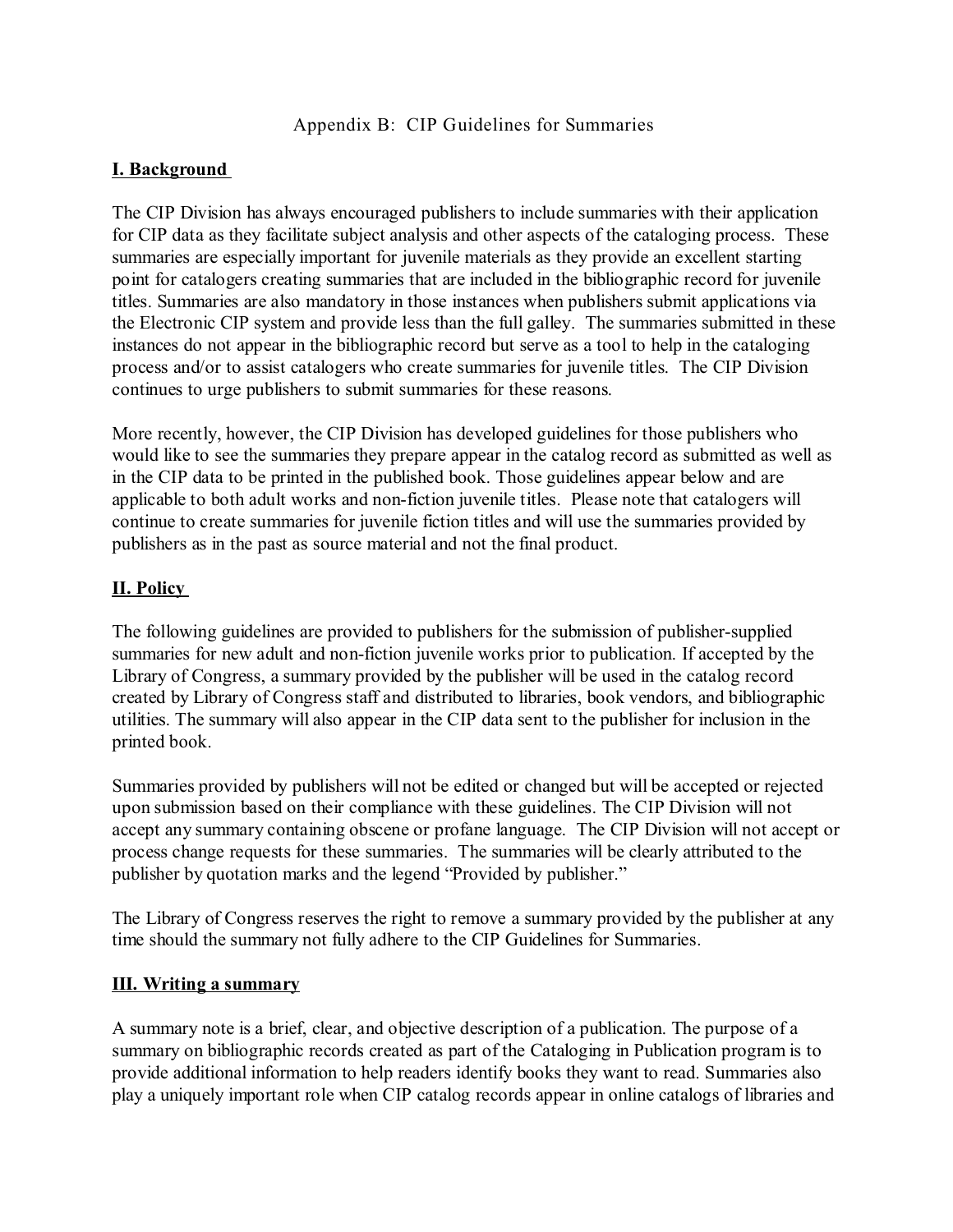book sellers as they enable the user to search the book by the keywords that appear in the summary.

A good summary is non-critical ("Recounts the life and times of Benjamin Franklin as related through personal narratives, journal entries, and other primary source materials") and avoids personal opinion and advertising hype ("Another superlative and important novel by today's greatest living American author"). A good summary conveys the scope of the book, it reflects content, and it avoids any judgmental statements.

# Characteristics of a good summary:

- *Concise:* The summary should be brief. A length of no more than fifty (50) words is recommended, especially in view of the printing of CIP data in the published book; often one sentence or phrase is sufficient.
- *Objective:* The summary should present an unbiased point-of-view and not represent the opinion of the publisher or author. The summary is neither a review nor a description of the publisher's or author's intent.
- *Informative:* Specific terms, names of people, geographical areas, and time periods should be used in summaries as appropriate.
- *Timeless:* A summary may be used for years after it is written. Avoid using words and phrases that indicate the currency of a work, e.g., latest, state-of-the-art, newest, most recent, and so on.
- *Language:* Use Standard English; avoid using slang, colloquial terms, or jargon; do not use profane or obscene language. Spell out acronyms and initialisms. Use standard and/or preferred spellings of words. Avoid abbreviations and shortened forms of words – e.g., biographies, not bios. Use words that are simple and direct. Avoid obscure words, words that have more than one meaning, redundancies, and clichés.
- *Style:* Use the active voice, present tense, and third person. Do not use subjective words or phrases that may be promotional or judgmental – e.g., "best", "most creative", "remarkable", etc. Avoid overlong and complex sentences, choppy sentences, and wordiness. Spell out whole numbers from one to ninety-nine and those above ninety-nine are given as figures. If three or more words or phrases are used in a series, separate the words or phrases with commas. Follow the Chicago Manual of Style when creating summaries.
- *Grammar, capitalization, and punctuation:* Correct English grammar should be used in all summaries. Subject and verbs must agree. Avoid misplaced modifiers and dangling participles. The first word of each sentence or phrase should be capitalized, as should all proper nouns. Use proper and adequate punctuation.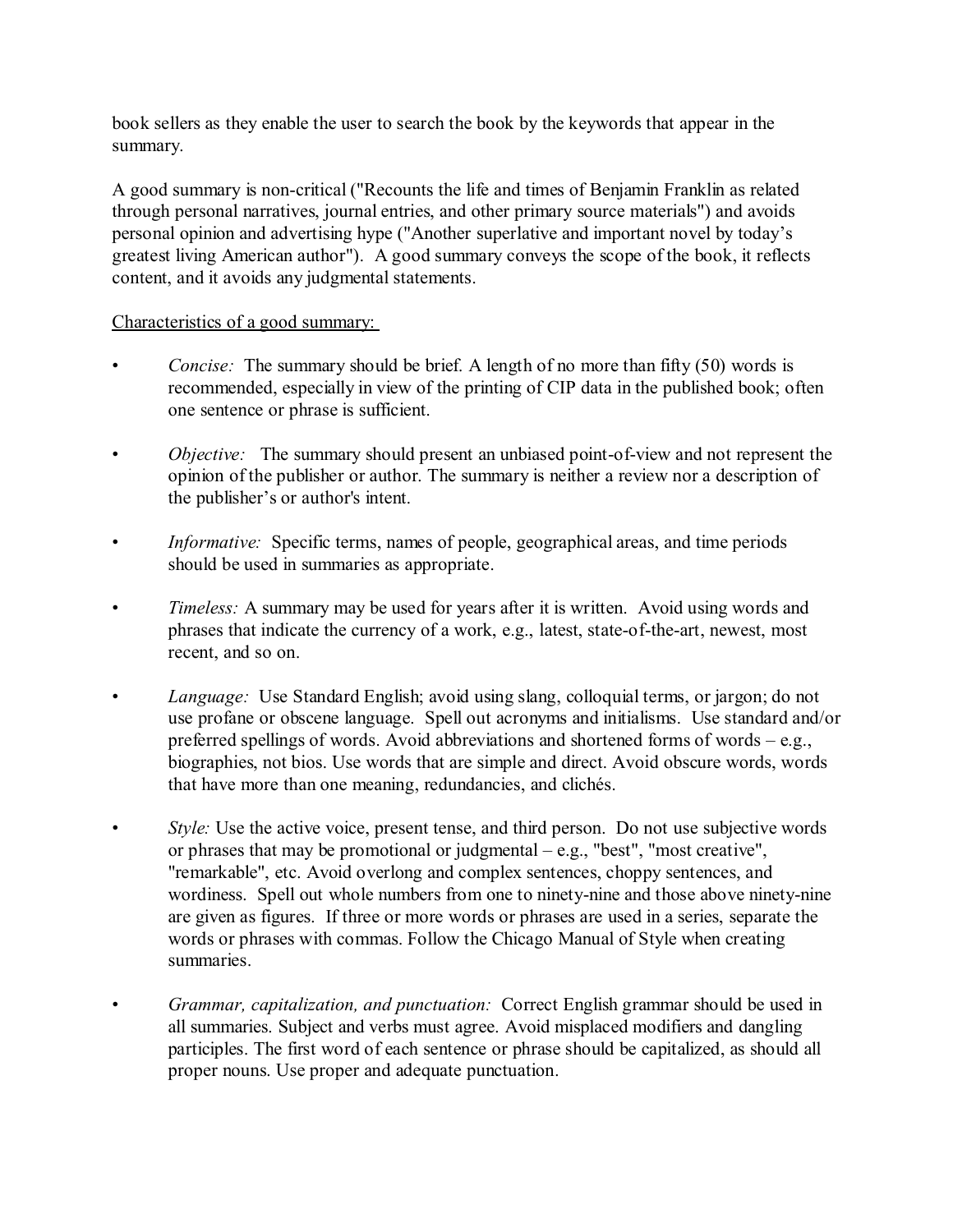### **Examples of acceptable summaries:**

A basic introduction to how our bodies perceive taste and smell, exploring such topics as the taste buds, the detection of different tastes, the structure of the nose, and artificial tastes and smells.

Discusses the nature and causes of acid rain, its harmful effects, and possible ways to prevent it.

Looks at important writings and moments in American history during the Spanish American War, annexation of the Philippines and other territories, and the Industrial Revolution.

A resource on the treatment of headaches, including: treatment options for migraines, cluster headaches, and tension headaches, information and quick-reference guides on over-the-counter and prescription medications, alternative treatments, relaxation techniques, biofeedback, and an index of headache clinics and organizations.

Presents selections from sources such as memoirs, letters, and newspaper accounts, relating to the nineteenth century expansion of America westward to the Pacific Ocean by Lewis and Clark, Zebulon Pike, and many others.

Examines the evolution of stone architecture in the Middle Ages and the techniques of building castles and cathedrals.

Tracks the history of wine-making in the United States.

Describes the 1961 flight of Soviet astronaut Yuri Gagarin, the first man in space, as well as the scientific background to that flight and space exploration since then.

An introduction to the physical characteristics, behavior, habitat, and life cycle of raccoons.

Presents information on the history and development of the English language. Features more than 13,000 words traced to their origins in Proto-Indo-European, the prehistoric ancestor of English. Includes an essay on the Proto-Indo-European culture and a dictionary of more than 1,300 reconstructed roots as well as related language and culture notes.

### **Acceptable and unacceptable examples compared:**

Unacceptable.

Compelling narrative laced with first-person accounts from both American and Japanese survivors combines with dramatic archival images and a brief overview to paint a vivid portrait of what it was like to have witnessed, participated in, and lived through the surprise attack on Pearl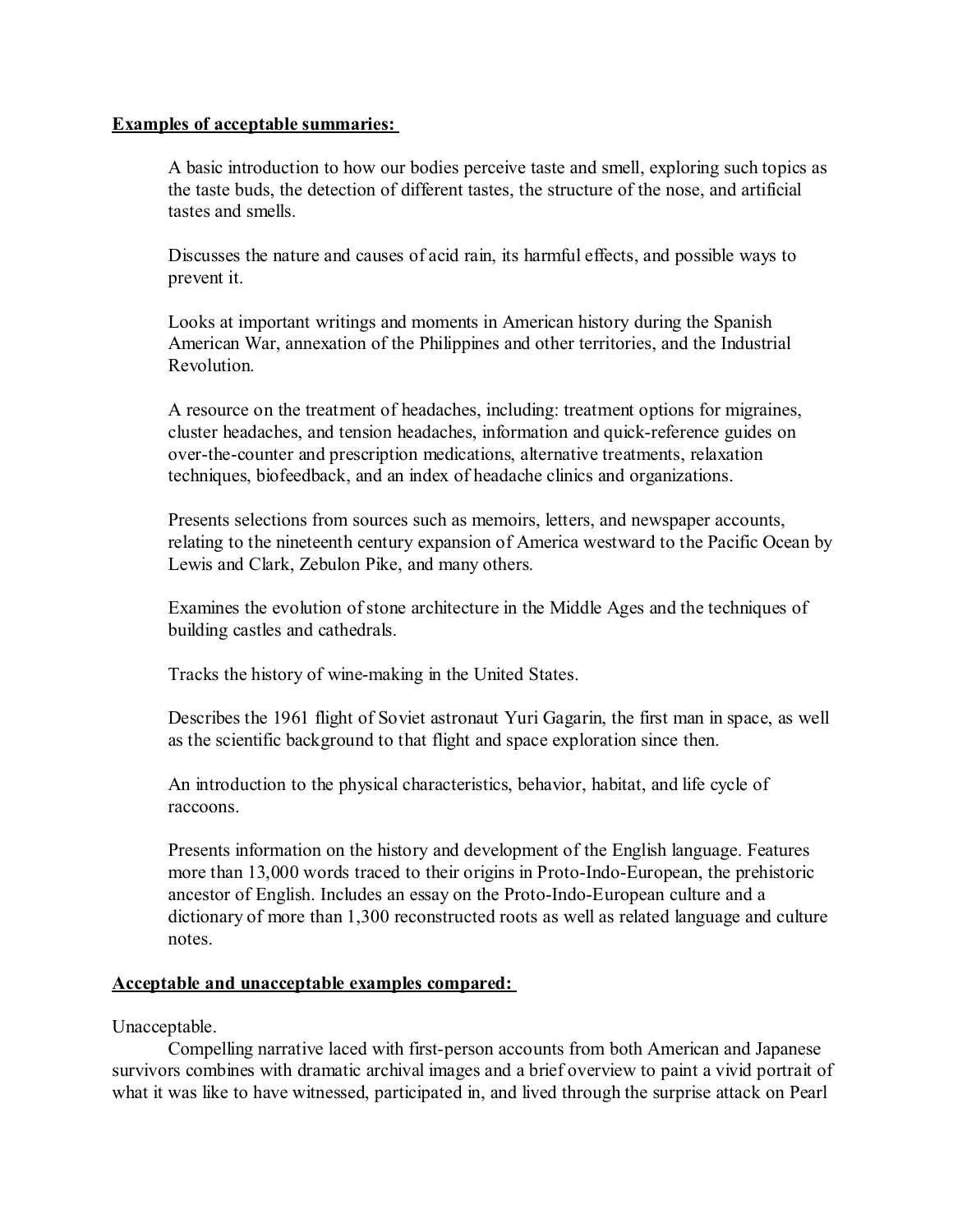Harbor that infamous morning of December 7, 1941. Historical photos set the scene. This landmark volume will provide young readers with valuable insights into both the Japanese and American points of view and demonstrate why people on both sides feel the need to remember Pearl Harbor.

### Acceptable.

Collection of stories told by American and Japanese survivors of the Dec. 7, 1941 attack on Pearl Harbor, describing their experiences.

### Unacceptable.

Serve up a heaping lesson of history with delicious recipes from our nation's past-- from the pilgrims' first feast to today's high-tech, low-fat fare-- Who knew history could be so delicious? In The U.S. History Cookbook, you'll discover how Americans have lived and dined over the centuries. This scrumptious survey of periods and events in U.S. history mixes together a delectable batter of food time lines, kid-friendly recipes, and fun food facts throughout each chapter, including such fascinating tidbits as: Sunday was baked bean day in many colonial family homes; pioneers took advantage of the rough trails to churn milk into butter; the Girl Scouts first started selling cookies in the 1930s to save money for summer camp; and so much more!

### Acceptable.

Presents a variety of American recipes along with information on the people and events from the history of the United States.

### Unacceptable.

Wind, rain, soft drifting snowflakes and burning sunshine: all kids wonder what makes the weather what it is. How can we predict whether there will be blue skies or rain tomorrow? Where do clouds come from? Why do we have thunder and lightning? Answer all these questions and more with entertaining experiments geared to youngsters in the second and third grades.

#### Acceptable.

Introduces information on weather through a variety of weather-related experiments. Intended for second and third grade students.

### Unacceptable.

The definitive one-volume history of the most fascinating franchise in baseball. For a century now, the Boston Red Sox have meant many different things to many different people, eliciting elation, frustration, nostalgia, nausea, confidence, anger, bewilderment, love, and loss, often all at once. But no matter the ups and downs, in their long, storied history the Red Sox have always managed to provide us with one thing that is certain -- they are the most interesting team ever.

### Acceptable.

Through interviews and photographs, presents information on many Boston Red Sox players, managers, fans, and events, and traces the history of the team from its beginning in 1901 to the end of the twentieth century.